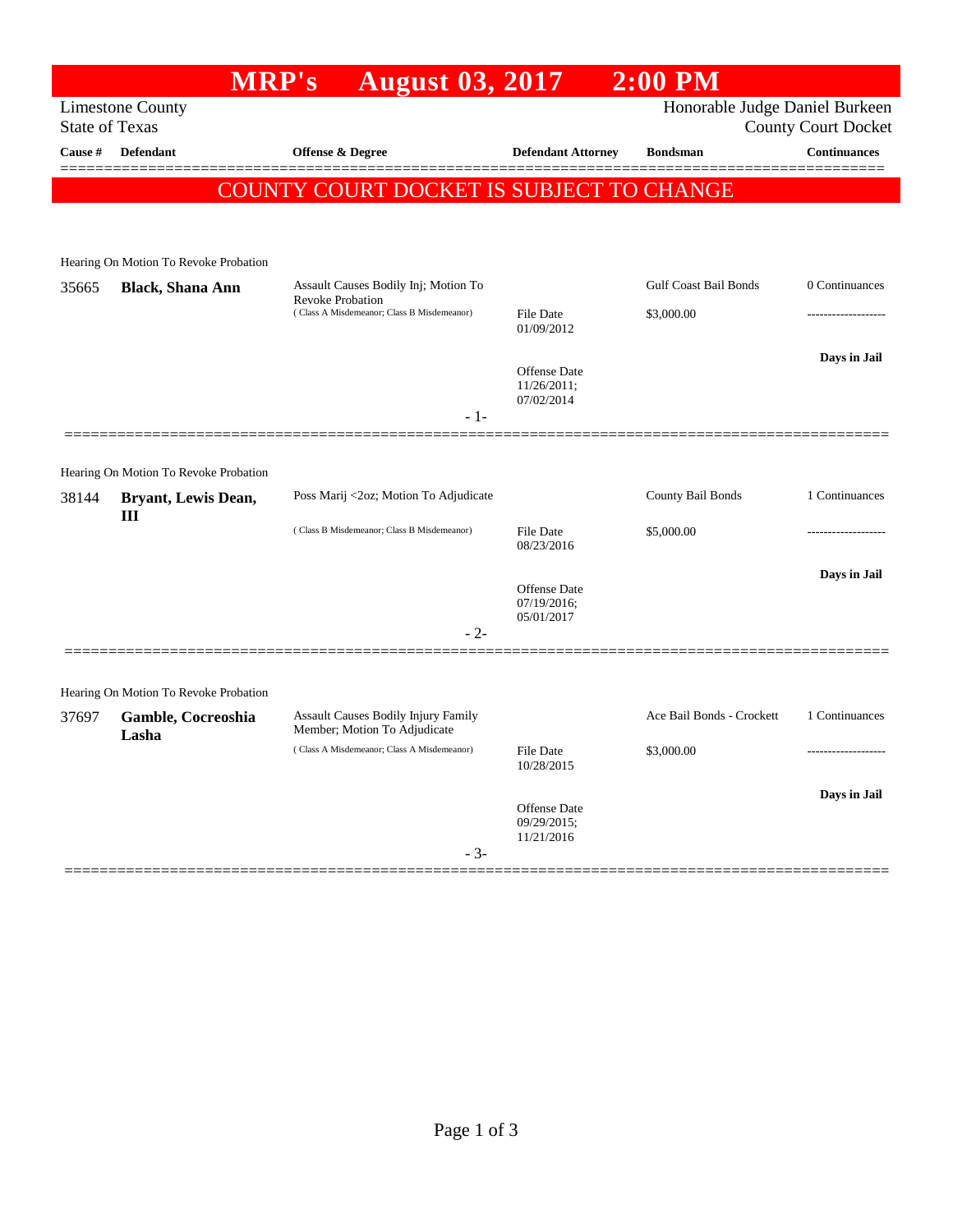|                       |                                                  | <b>MRP's</b><br><b>August 03, 2017</b>                     |                            | $2:00$ PM         |                                                              |
|-----------------------|--------------------------------------------------|------------------------------------------------------------|----------------------------|-------------------|--------------------------------------------------------------|
|                       | <b>Limestone County</b><br><b>State of Texas</b> |                                                            |                            |                   | Honorable Judge Daniel Burkeen<br><b>County Court Docket</b> |
| Cause #               | <b>Defendant</b>                                 | Offense & Degree                                           | <b>Defendant Attorney</b>  | <b>Bondsman</b>   | <b>Continuances</b>                                          |
|                       |                                                  | COUNTY COURT DOCKET IS SUBJECT TO CHANGE                   |                            |                   | =======                                                      |
|                       |                                                  |                                                            |                            |                   |                                                              |
|                       | Hearing On Motion To Revoke Probation            |                                                            |                            |                   |                                                              |
| 38017                 | Hackett, Je'Myron<br><b>Durand</b>               | Poss Marij <= 2 Oz Drug Free Zone;<br>Motion To Adjudicate | Reed, Justin               | Reed, Justin      | 1 Continuances                                               |
|                       |                                                  | (Class A Misdemeanor; Class A Misdemeanor)                 | File Date<br>05/27/2016    | \$5,000.00        |                                                              |
|                       |                                                  |                                                            | Offense Date               |                   | Days in Jail                                                 |
|                       |                                                  |                                                            | 02/29/2016;<br>04/24/2017  |                   |                                                              |
|                       |                                                  | - 4-                                                       |                            |                   |                                                              |
|                       | Hearing On Motion To Revoke Probation            |                                                            |                            |                   |                                                              |
| 38311                 | Harrell, Laura                                   | Poss Marij <2oz; Motion To Adjudicate                      |                            | County Bail Bonds | 0 Continuances                                               |
|                       | <b>Elizabeth</b>                                 | (Class B Misdemeanor; Class B Misdemeanor)                 | File Date<br>01/09/2017    | \$5,000.00        |                                                              |
|                       |                                                  |                                                            | <b>Offense Date</b>        |                   | Days in Jail                                                 |
|                       |                                                  |                                                            | 11/30/2016;<br>06/28/2017  |                   |                                                              |
|                       |                                                  | $-5-$                                                      |                            |                   |                                                              |
| <b>Status Hearing</b> |                                                  |                                                            |                            |                   |                                                              |
| 38535                 | Harrell, Laura                                   | Poss Cs Pg $3 < 28g$                                       | Wilson, Scott              | County Bail Bonds | 1 Continuances                                               |
|                       | <b>Elizabeth</b>                                 | (Class A Misdemeanor)                                      | File Date<br>06/16/2017    | \$2,000.00        | ------------------                                           |
|                       |                                                  |                                                            |                            |                   | Days in Jail                                                 |
|                       |                                                  |                                                            | Offense Date<br>05/26/2017 |                   |                                                              |
|                       |                                                  | $-6-$                                                      |                            |                   |                                                              |
| <b>Status Hearing</b> |                                                  |                                                            |                            |                   |                                                              |
| 38536                 | Harrell, Laura                                   | Poss Marij <2oz                                            | Wilson, Scott              | County Bail Bonds | 1 Continuances                                               |
|                       | Elizabeth                                        | (Class B Misdemeanor)                                      | File Date<br>06/16/2017    | \$1,000.00        | ------------------                                           |
|                       |                                                  |                                                            |                            |                   | Days in Jail                                                 |
|                       |                                                  |                                                            | Offense Date<br>05/26/2017 |                   |                                                              |
|                       |                                                  | $-7-$                                                      |                            |                   |                                                              |